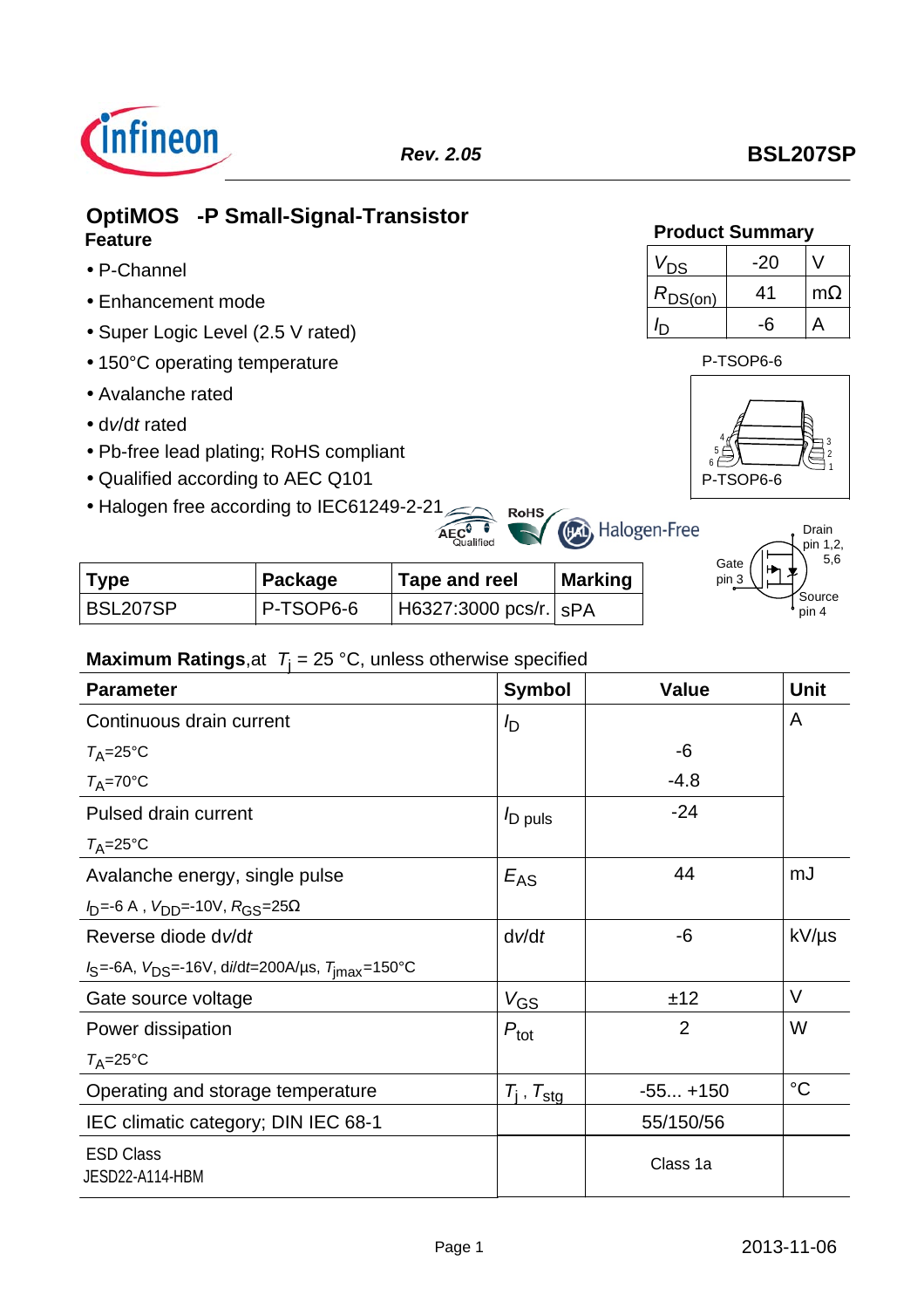

#### **Thermal Characteristics**

| <b>Parameter</b>                               | <b>Symbol</b>       | <b>Values</b> |                | <b>Unit</b> |     |
|------------------------------------------------|---------------------|---------------|----------------|-------------|-----|
|                                                |                     | min.          | typ.           | max.        |     |
| <b>Characteristics</b>                         |                     |               |                |             |     |
| Thermal resistance, junction - soldering point | $R_{thJS}$          |               | $\blacksquare$ | 50          | K/W |
| SMD version, device on PCB:                    | $R_{\mathsf{thJA}}$ |               |                |             |     |
| @ min. footprint                               |                     |               | $\blacksquare$ | 230         |     |
| $@6 \text{ cm}^2$ cooling area 1)              |                     |               | $\blacksquare$ | 62.5        |     |

# **Electrical Characteristics**, at  $T_j = 25 \text{ °C}$ , unless otherwise specified

| <b>Parameter</b>                                  | <b>Symbol</b>    | <b>Values</b> |        | <b>Unit</b> |           |
|---------------------------------------------------|------------------|---------------|--------|-------------|-----------|
|                                                   |                  | min.          | typ.   | max.        |           |
| <b>Static Characteristics</b>                     |                  |               |        |             |           |
| Drain-source breakdown voltage                    | $V_{(BR)DSS}$    | $-20$         |        |             | V         |
| $V_{GS} = 0$ , $I_{D} = -250 \mu A$               |                  |               |        |             |           |
| Gate threshold voltage, $V_{\rm GS} = V_{\rm DS}$ | $V_{GS(th)}$     | $-0.6$        | $-0.9$ | $-1.2$      |           |
| $h$ =-40µA                                        |                  |               |        |             |           |
| Zero gate voltage drain current                   | $I_{\text{DSS}}$ |               |        |             | μA        |
| $V_{DS}$ =-20V, $V_{GS}$ =0, $T_{i}$ =25°C        |                  |               | $-0.1$ | $-1$        |           |
| $V_{DS}$ =-20V, $V_{GS}$ =0, $T_i$ =150°C         |                  |               | $-10$  | $-100$      |           |
| Gate-source leakage current                       | <i>l</i> GSS     |               | $-10$  | $-100$      | nA        |
| $V_{GS}$ =-12V, $V_{DS}=0$                        |                  |               |        |             |           |
| Drain-source on-state resistance                  | $R_{DS(on)}$     |               | 43     | 65          | $m\Omega$ |
| $V_{\text{GS}}$ =-2.5V, $I_{\text{D}}$ =-4.9A     |                  |               |        |             |           |
| Drain-source on-state resistance                  | $R_{DS(on)}$     |               | 29     | 41          |           |
| $V_{GS}$ =-4.5, $I_{D}$ =-6A                      |                  |               |        |             |           |

1Device on 40mm\*40mm\*1.5mm epoxy PCB FR4 with 6cm2 (one layer, 70 µm thick) copper area for drain connection. PCB is vertical without blown air;  $t \leq 5$  sec.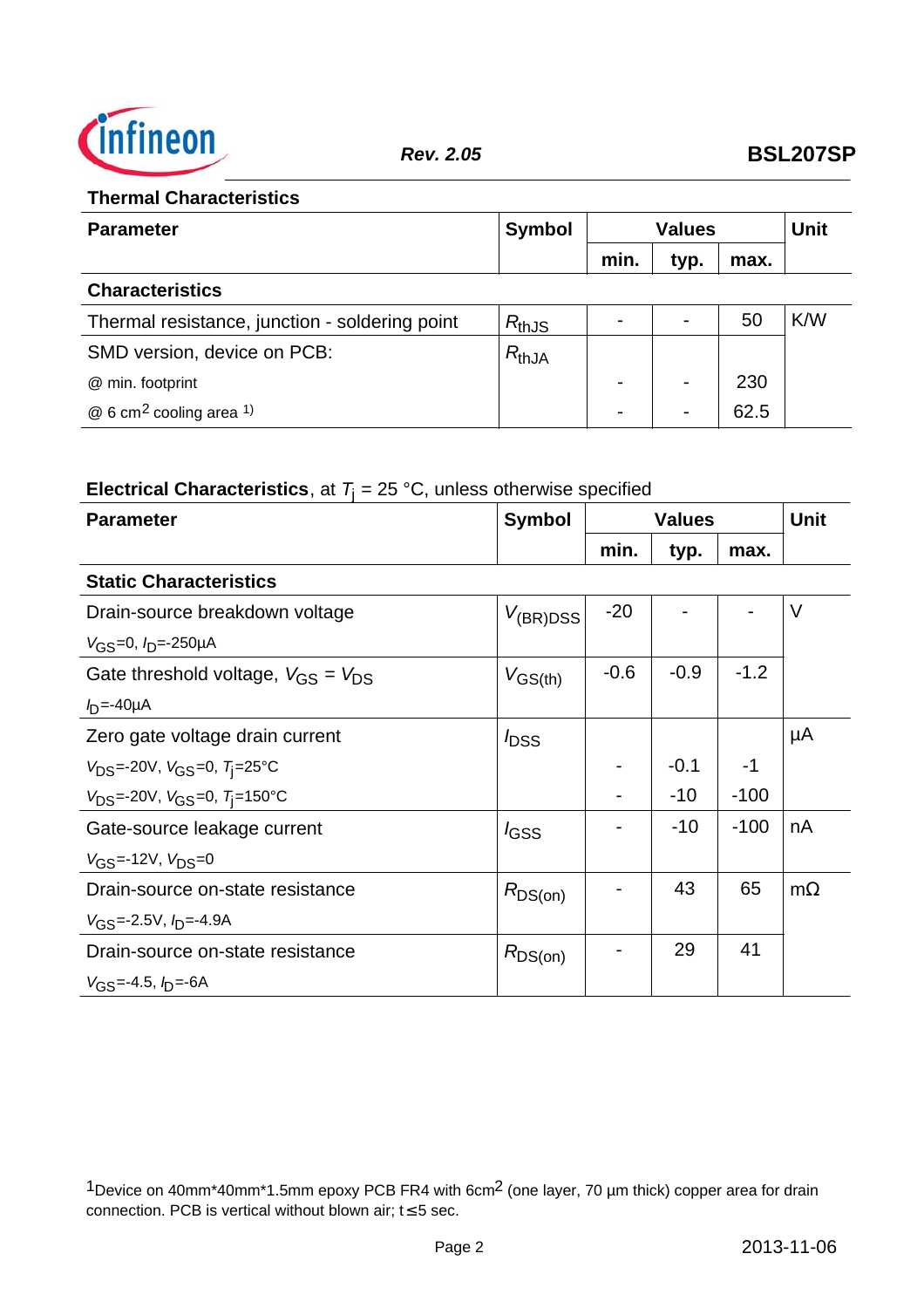

# **Electrical Characteristics**, at  $T_j = 25 \text{ °C}$ , unless otherwise specified

| <b>Parameter</b>                            | <b>Symbol</b>                    | <b>Conditions</b>                                                          | <b>Values</b>            |         |                          | <b>Unit</b> |  |
|---------------------------------------------|----------------------------------|----------------------------------------------------------------------------|--------------------------|---------|--------------------------|-------------|--|
|                                             |                                  |                                                                            | min.                     | typ.    | max.                     |             |  |
| <b>Dynamic Characteristics</b>              |                                  |                                                                            |                          |         |                          |             |  |
| Transconductance                            | $g_{\rm fs}$                     | V <sub>DS</sub> ≥2*I <sub>D</sub> *R <sub>DS</sub> (on)max,<br>$h = -4.8A$ | $\overline{7}$           | 14      |                          | S           |  |
| Input capacitance                           | $C_{\underline{\text{SS}}}$      | $V_{GS} = 0$ , $V_{DS} = -15V$ ,                                           | $\overline{\phantom{a}}$ | 1007    |                          | pF          |  |
| Output capacitance                          | $C_{\rm{oss}}$                   | $f=1$ MHz                                                                  |                          | 410     | $\overline{\phantom{0}}$ |             |  |
| Reverse transfer capacitance                | $C_{\underline{rss}}$            |                                                                            | $\blacksquare$           | 332     | $\overline{\phantom{0}}$ |             |  |
| Turn-on delay time                          | $t_{d(on)}$                      | $V_{DD}$ =-10V, $V_{GS}$ =-4.5V,                                           |                          | 9       | 14                       | ns          |  |
| Rise time                                   | $t_{\sf r}$                      | $ID=-1A$ , $RG=6\Omega$                                                    | -                        | 17      | 26                       |             |  |
| Turn-off delay time                         | $t_{\rm d(Off)}$                 |                                                                            |                          | 42      | 63                       |             |  |
| <b>Fall time</b>                            | $t_{\rm f}$                      |                                                                            |                          | 53      | 76                       |             |  |
| <b>Gate Charge Characteristics</b>          |                                  |                                                                            |                          |         |                          |             |  |
| Gate to source charge                       | $Q_{q\underline{s}}$             | $V_{DD}$ =-10V, $I_D$ =-6A                                                 |                          | $-1.7$  | $-2.6$                   | nC          |  |
| Gate to drain charge                        | $Q_{\underline{q}\underline{d}}$ |                                                                            |                          | $-7.1$  | $-10.7$                  |             |  |
| Gate charge total                           | $Q_{\mathcal{G}}$                | $V_{DD}$ =-10V, $I_D$ =-6A,                                                |                          | $-13.3$ | $-20$                    |             |  |
|                                             |                                  | $V_{GS} = 0$ to -4.5V                                                      |                          |         |                          |             |  |
| Gate plateau voltage                        |                                  | $V_{(plateau)}$ $V_{DD}$ =-10V, $I_D$ =-6A                                 | $\blacksquare$           | $-1.6$  |                          | V           |  |
| <b>Reverse Diode</b>                        |                                  |                                                                            |                          |         |                          |             |  |
| Inverse diode continuous<br>forward curront | $I_{\rm S}$                      | $T_A = 25$ °C                                                              |                          |         | $-2.3$                   | A           |  |

| <u>IIIVEISE UIUUE CUITIIIUUUS</u> | 'S              | ب ت∠–∡ ،                       |        | <u>L.J</u> | .  |
|-----------------------------------|-----------------|--------------------------------|--------|------------|----|
| forward current                   |                 |                                |        |            |    |
| Inverse diode direct current,     | I <sub>SM</sub> |                                |        | $-24$      |    |
| pulsed                            |                 |                                |        |            |    |
| Inverse diode forward voltage     | V <sub>SD</sub> | $V_{GS} = 0$ , $ I_F  =  I_D $ | $-0.9$ | $-1.3$     |    |
| Reverse recovery time             | $t_{\sf rr}$    | $V_R = -10V$ , $ F  =  I_D $ , | 29     | 36         | ns |
| Reverse recovery charge           | $Q_{rr}$        | $d\dot{F}/dt = 100A/\mu s$     | 12     | 15         | nС |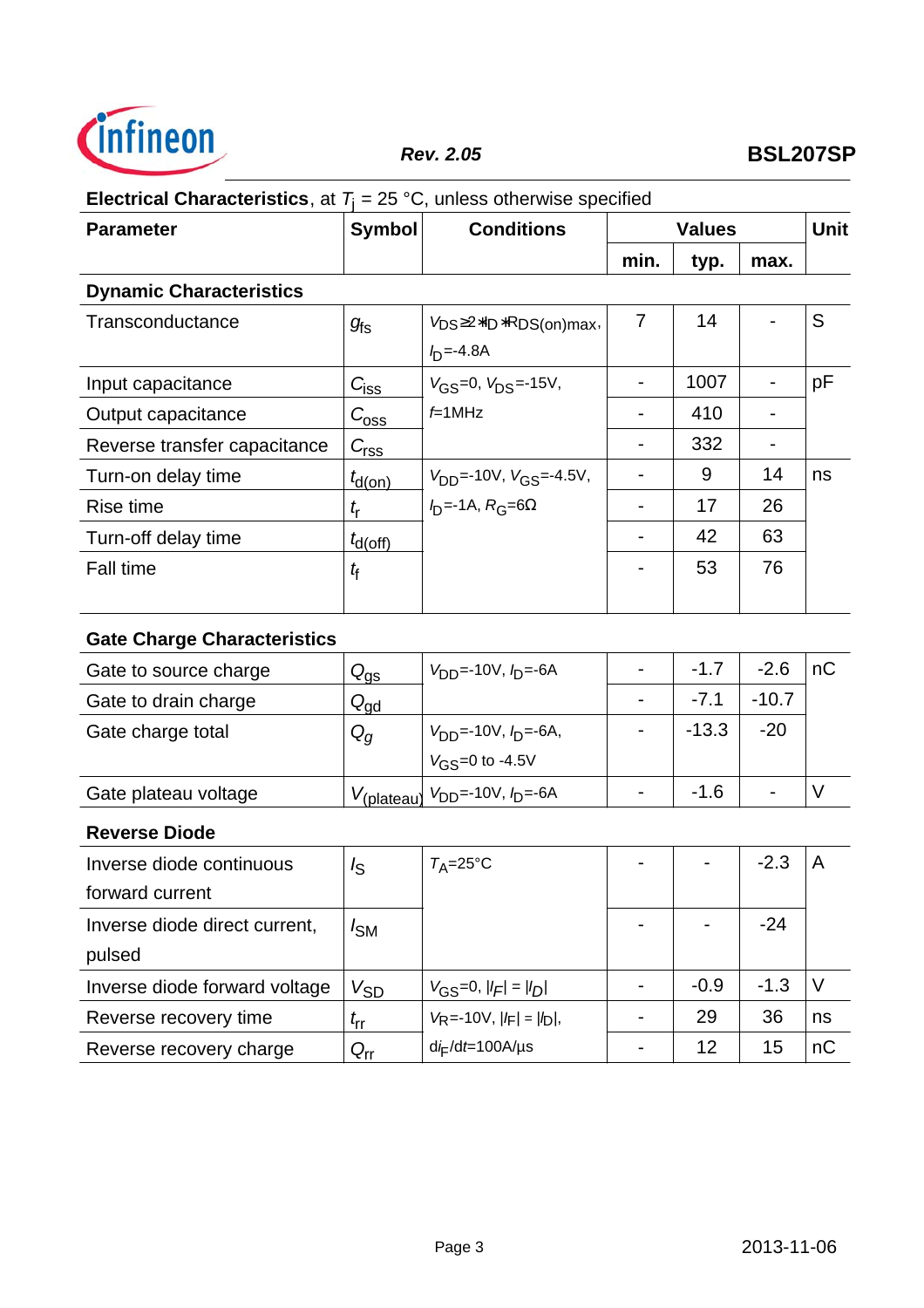

#### **1 Power dissipation**

 $P_{\text{tot}} = f(T_A)$ 



#### **3 Safe operating area**

*I*<sub>D</sub> = *f* ( *V*<sub>DS</sub> )

parameter :  $D = 0$ ,  $T_A = 25$  °C  $-10^{-1}$   $-10^{-0}$   $-10^{-1}$   $V$   $-10^{-2}$  $V_{DS}$  $-10^{-2}$  $-10^{-1}$  $-10^{0}$  $-10<sup>1</sup>$ -10<sup>2</sup> BSL207SP A *<sup>I</sup>*<sup>D</sup> **ROSOF** / *<sup>I</sup>*  $\Diamond$ DC 10 ms 1 ms  *t* <sup>p</sup> = 130.0µs

#### **2 Drain current**



# **4 Transient thermal impedance**

 $Z_{thJS} = f(t<sub>p</sub>)$ 

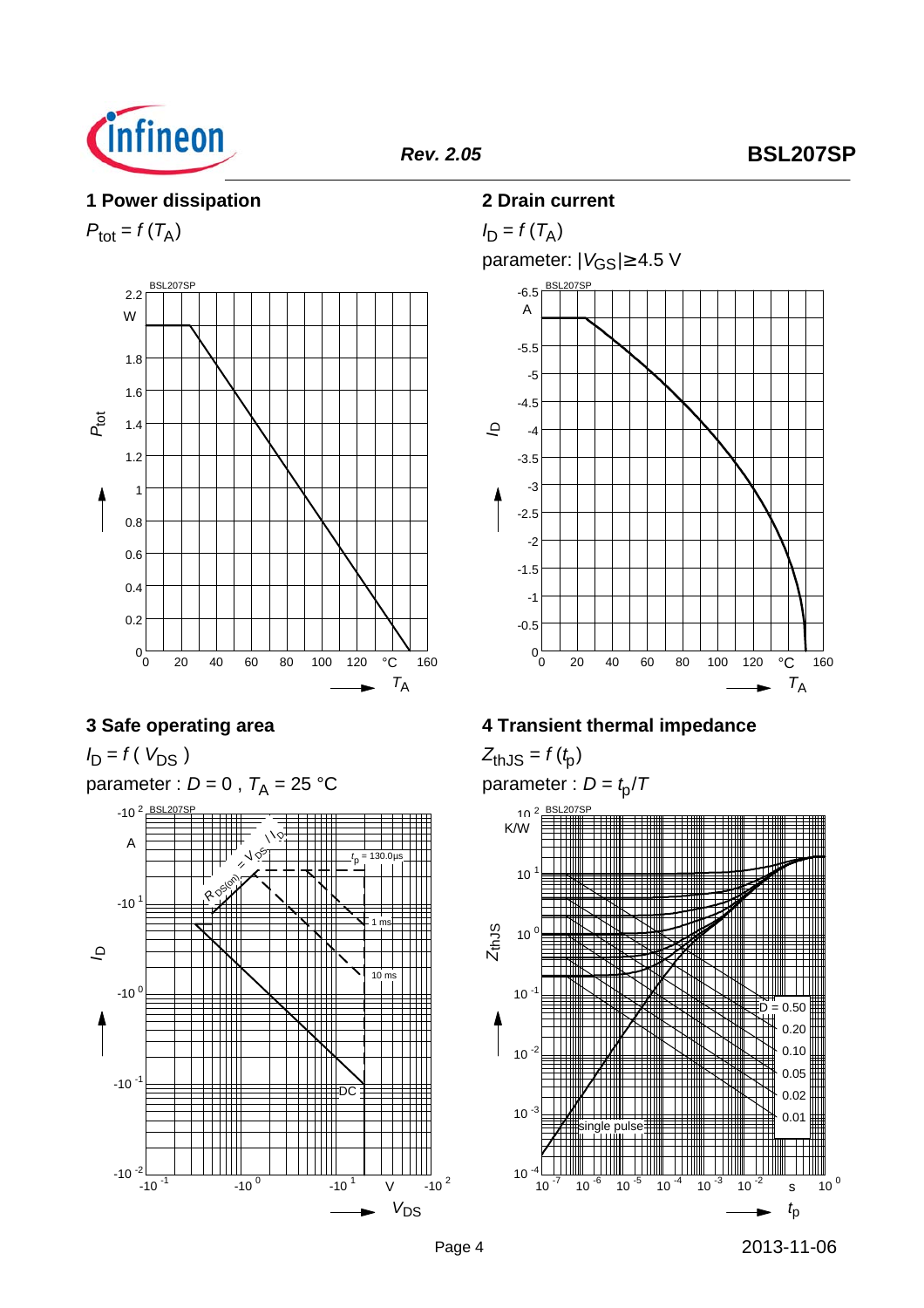

# **5 Typ. output characteristic**

 $I_D = f(V_{DS})$ ; *T*<sub>j</sub>=25°C parameter:  $t_p = 80 \text{ }\mu\text{s}$ 



# **7 Typ. transfer characteristics**

*I*<sub>D</sub>= *f* (*V*<sub>GS</sub> ); |*V*<sub>DS</sub>|≥ 2 x |*I*<sub>D</sub>| x *R*<sub>DS(on)max</sub> parameter:  $t<sub>0</sub> = 80 \text{ }\mu\text{s}$ 



#### **6 Typ. drain-source on resistance**

 $R_{DS(on)} = f(h)$ 



# **8 Typ. forward transconductance**

 $g_{fs} = f(l_D); T_j = 25^{\circ} \text{C}$ parameter: *t* p = 80 µs



Page 5 2013-11-06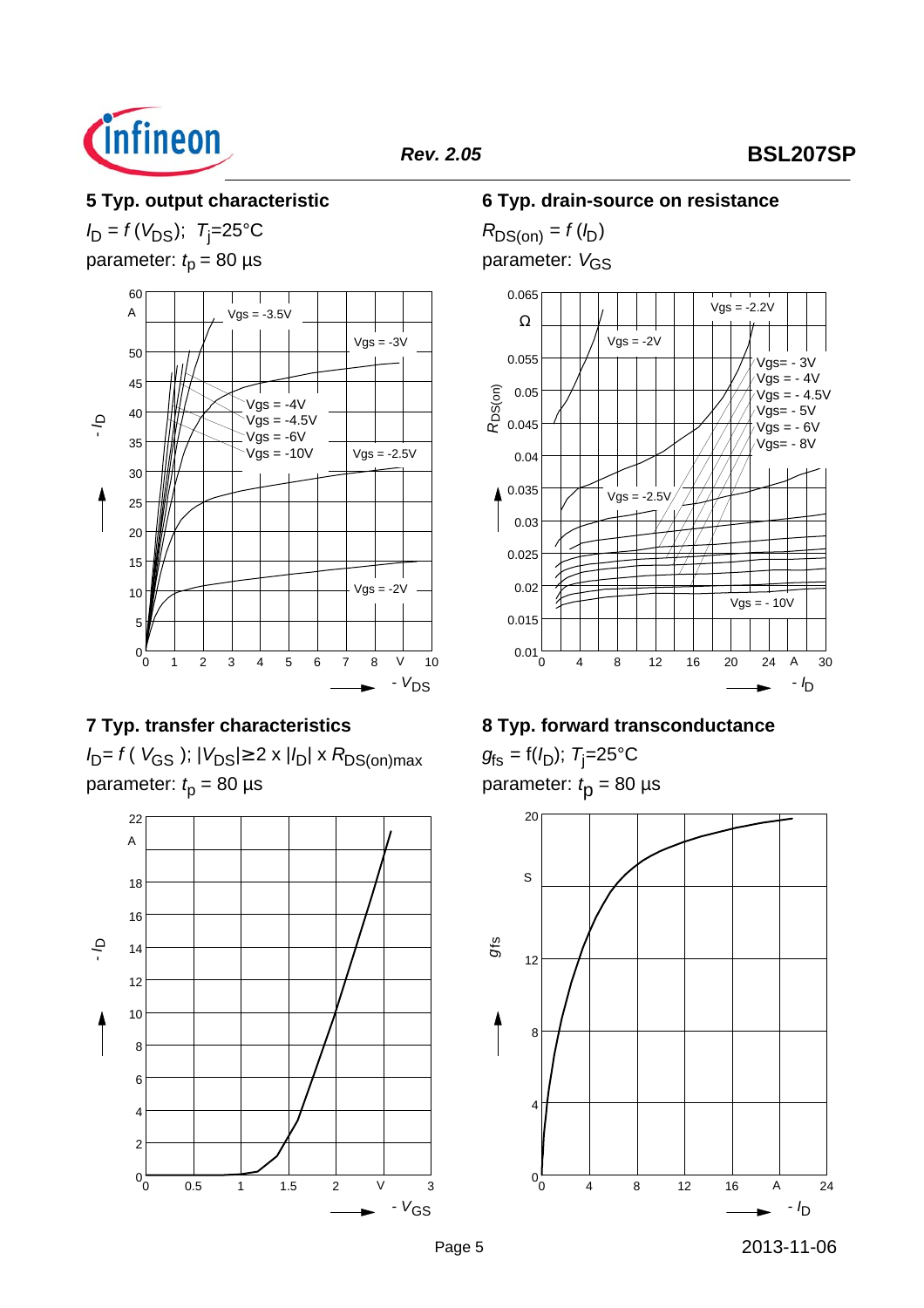

#### **9 Drain-source on-resistance**

 $R_{DS(on)} = f(T_j)$ 

parameter:  $I_D = -6$  A,  $V_{GS} = -4.5$  V



# **11 Typ. capacitances**

 $C = f(V_{DS})$ 

```
parameter: V_{\text{GS}}=0, f=1 MHz
        0 5 10 V 20
                                               - VDS
     \frac{2}{0}10<sup>3</sup>10<sup>4</sup>pF
\circCrss
                            Coss
                            Ciss
```
#### **10 Gate threshold voltage**

 $V_{GS(th)} = f(T_{\rm j})$ parameter:  $V_{GS} = V_{DS}$ ,  $I_D = -40 \mu A$ 



# **12 Forward character. of reverse diode**

 $I_F = f(V_{SD})$ 

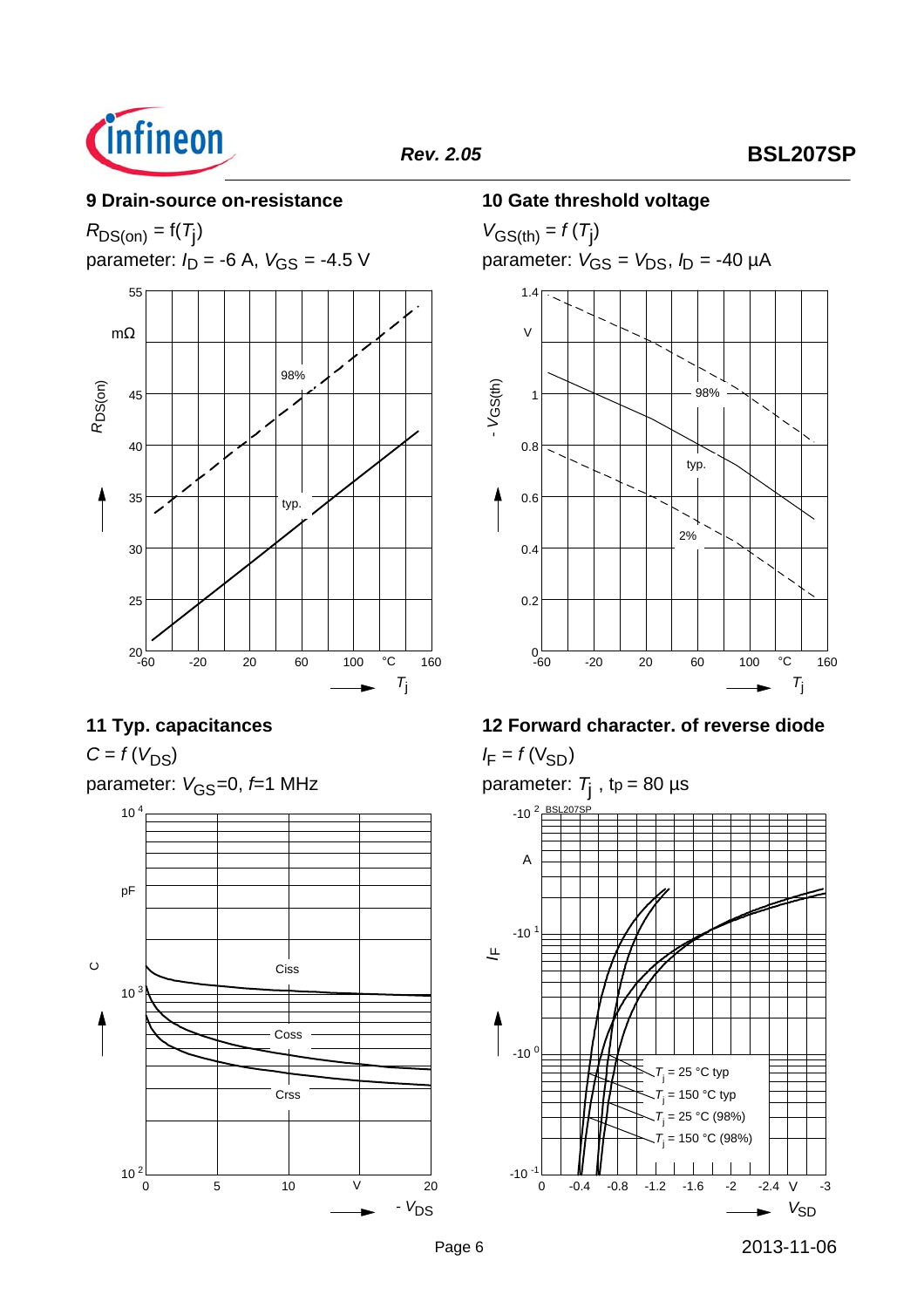

#### **13 Typ. avalanche energy**

 $E_{AS} = f(T_i)$ , par.:  $I_D = -6$  A  $V_{DD}$  = -10 V,  $R_{GS}$  = 25 Ω



# **15 Drain-source breakdown voltage**

 $V_{(BR)DSS} = f(T_i)$ 



#### **14 Typ. gate charge**

 $|V_{\text{GS}}| = f (Q_{\text{Gate}})$ parameter:  $I_D = -6$  A pulsed